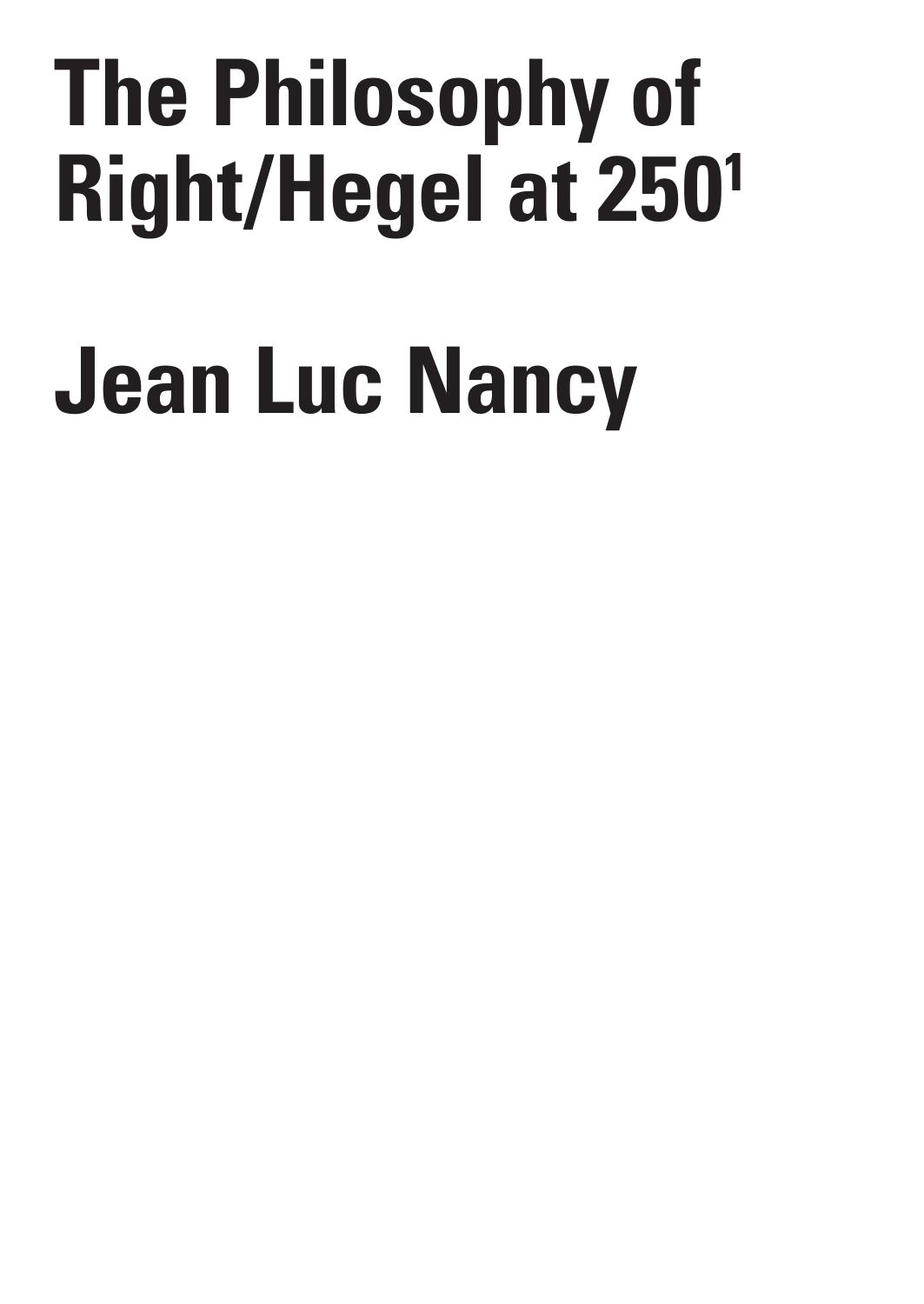Here we are at the 250<sup>th</sup> anniversary of the birth of Hegel, and Jean-Clet Martin has asked me to help celebrate or mark this anniversary. But how should we do so? Let me go straight to one of the most famous passages in Hegel, which you can find in the preface to the *Philosophy of Right*: the owl of Minerva takes flight at dusk/nightfall. We know what this means: philosophy takes place, it comes about or takes flight, as the immediate context of the preface tells us, when a form of life has reached its twilight years/its greying limit (*a vieilli*). And what philosophy does, then, is think the form of that limit, that greying: the way it does so—to stay in this same context—the way philosophy thinks this form is by putting its grey (zones) on the greying (of the world, of that form, that limit, that age/ aging). This passage is familiar to us all, everybody knows it. But as Hegel says elsewhere, that which is *well* known, that which we think we know well, is precisely what we understand/know the least. The passage in question is indeed quite poorly known—it has certainly given rise to much discussion, commentary and exegesis. Yet I think that we need to understand it as saying, first and foremost, that philosophy indeed always takes flight in the aftermath of an age/an aging, after the ending of a form of life. Hegel says this elsewhere as well, about the history of philosophy. Elsewhere, he'll claim that first philosophy arises, precisely, in the wake of a disappearance—in the aftermath of the disappearance of a certain way/form of life which knows no philosophy [in which there is no philosophy] because it is the form of life of a world in which everything is structured and animated by what we call myths, mythologies. Now, in light of everything that the preface says about it, we need to think of what's at stake here as the gradual disappearance, the *greying*, if not the exhaustion, in a certain sense, of political thought; of political philosophy and of Prussian politics itself at the moment Hegel is writing [*la politique de la Prusse à ce moment là*].

Now, I don't want to get dragged into the history of all that [i.e., Prussian politics at the time of the *Philosophy of Right*], as it's not all that interesting. Rather, what I'd like to do is tarry with a question, one that is no doubt on your minds as well: if philosophy is just grey on grey, if it is just the greying light of dusk, what's the point of philosophy? What use is it to us? In certain sense, it's true that philosophy doesn't have a use-value, is of no use [*ne sert à rien*]. In any event, it cannot be used to pave the way or prepare [us] for another form [of life?]; it does not help us enter into new moments or eras of history. Hegel definitely says as much in the same preface: philosophers aren't here/come about to make C R I S I S

<sup>1</sup> Jean-Luc Nancy was a frequent contributor to *Crisis and Critique*. His unexpected passing saddened and continues to sadden us deeply. Not only did we establish a most amicable working relationship, his death also violently and shockingly broke off a number of ongoing projects, one of which manifests in the subsequent paper. This text is a transcription of a talk that Jean-Luc Nancy gave on Hegel's *Philosophy of Right*. Nancy's promise to expand and rework this text further will remain unfulfilled.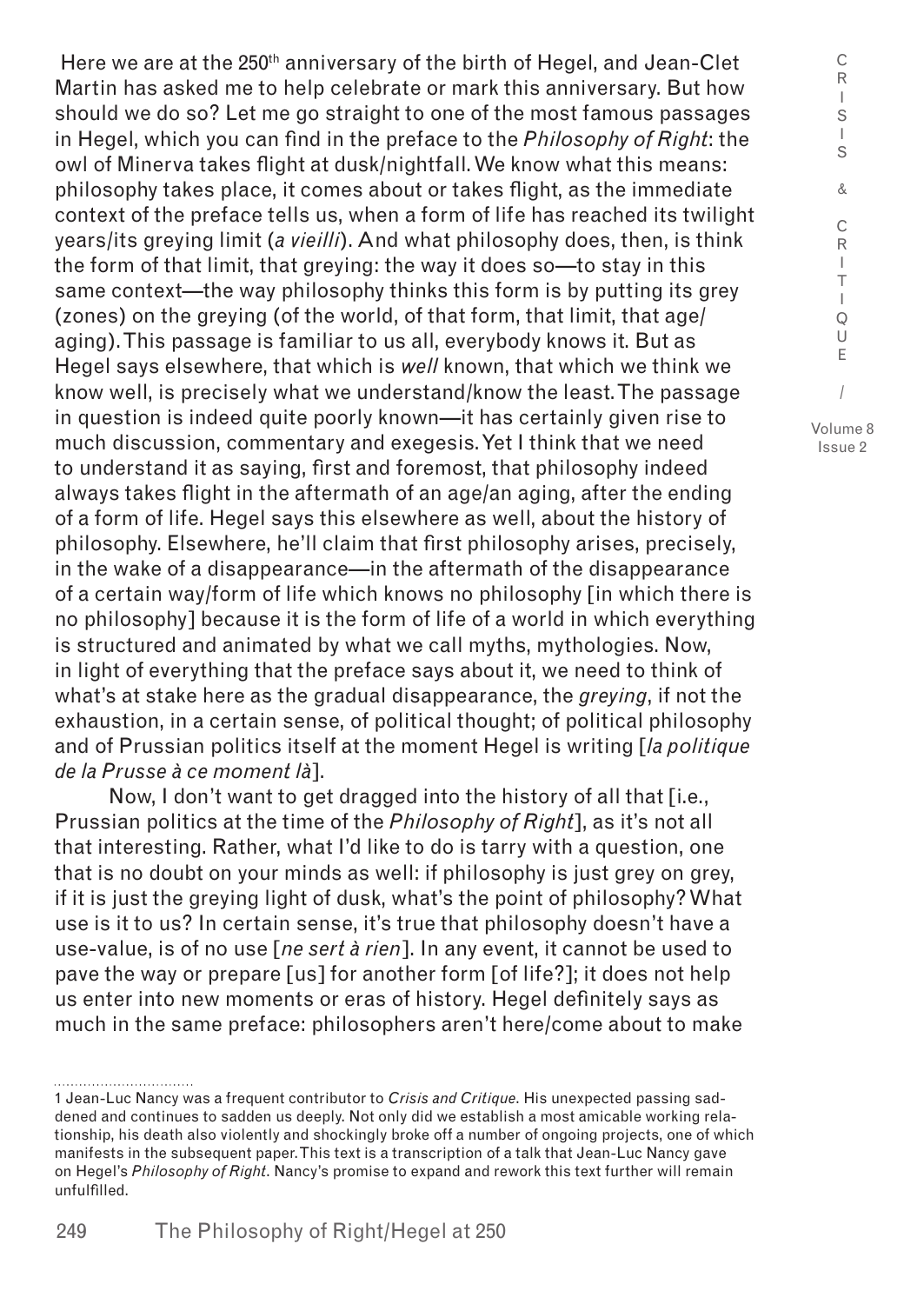anything advance /to move anything forward, but neither are they here to do little more than impassively observe things, to slather another layer of grey on the grey. How should we put it, rather: in each instance, each real philosopher arrives—philosophy takes place—as a certain form of life is coming to an end because they are able to think/philosophize what is happening at that moment by returning the event to thought, to *true*  thought: to thought concerned with truth. What that means, for instance, is that in the *Philosophy of Right*, Hegel is writing about society, rights, and the state as he really understands them as the truth of the State. That's not at all to say that he thinks that *this* is what is fading away, or that this is what we ought to understand when he talks about the 'Prussian State'. Certain readers of Hegel often manage to make this monumental error when they read Hegel, seeing in him little more than an intellectual today for the power of the State in the world he found himself in.

No, what Hegel is trying to understand and account for is the underlying *truth* of the State. Consider, for instance, the opening sentence of that same text, in the section on the state, and which affirms that the State is the "moral idea in action," even though the word "moral" is completely inadequate [*très mauvais*] in this case because the idea in question is that of *Sittlichkeit*, if you will, the idea of a moral [schema]. But he doesn't at all say that the Prussian State of his day and time which realizes that idea of the State which the text is describing—he simply says that *this* is the truth of the state (i.e., the moral idea enacted) that we can appreciate it in one form or another. At the very end of the *Philosophy of Right*, Hegel goes on to evoke the figure of a monarch: a prince, the reign of an individual predicated on the principle of the 'one and only,' the one of a non-contingency who *naturally* must represent—though 'represent' is not quite the right word—, who must *incarnate*, rather, the State because the latter has to be rooted in a physical body, a person. And that physical person—whatever their particular qualities might be incarnates a certain idea of the State, gives it a form of presence, if you will, (re)presents its majesty. *But*, Hegel goes on to note, *only philosophy is in a position to give the measure of that majesty*.

In this respect, we could say that what's at stake in philosophy is something more than the adding of grey to the gloomy grey light of nightfall. Philosophy is that which goes or *is* somewhere else, out of the bounds of discourse, thought being as though beyond language, beyond the logic of the proposition, which demands a linking of subjects to predicates; philosophy is, rather, a though of *co-existence*, a thinking of subject and predicate in an unity that simultaneously keeps wholly and singularly intact the duality of both. This is what philosophy *knows*, allows us to grasp *[C'est cela que la philosophie sait*]*.* We could think of this as something like a moment of ex-stasis in Hegel's thought, an ecstatic moment which is of course always situated at the limit of whatever it is that philosophy allows us to say/put into words. What philosophy can

E / Volume 8 Issue 2

C R I S I S & C R I T  $\mathbf{I}$ Q U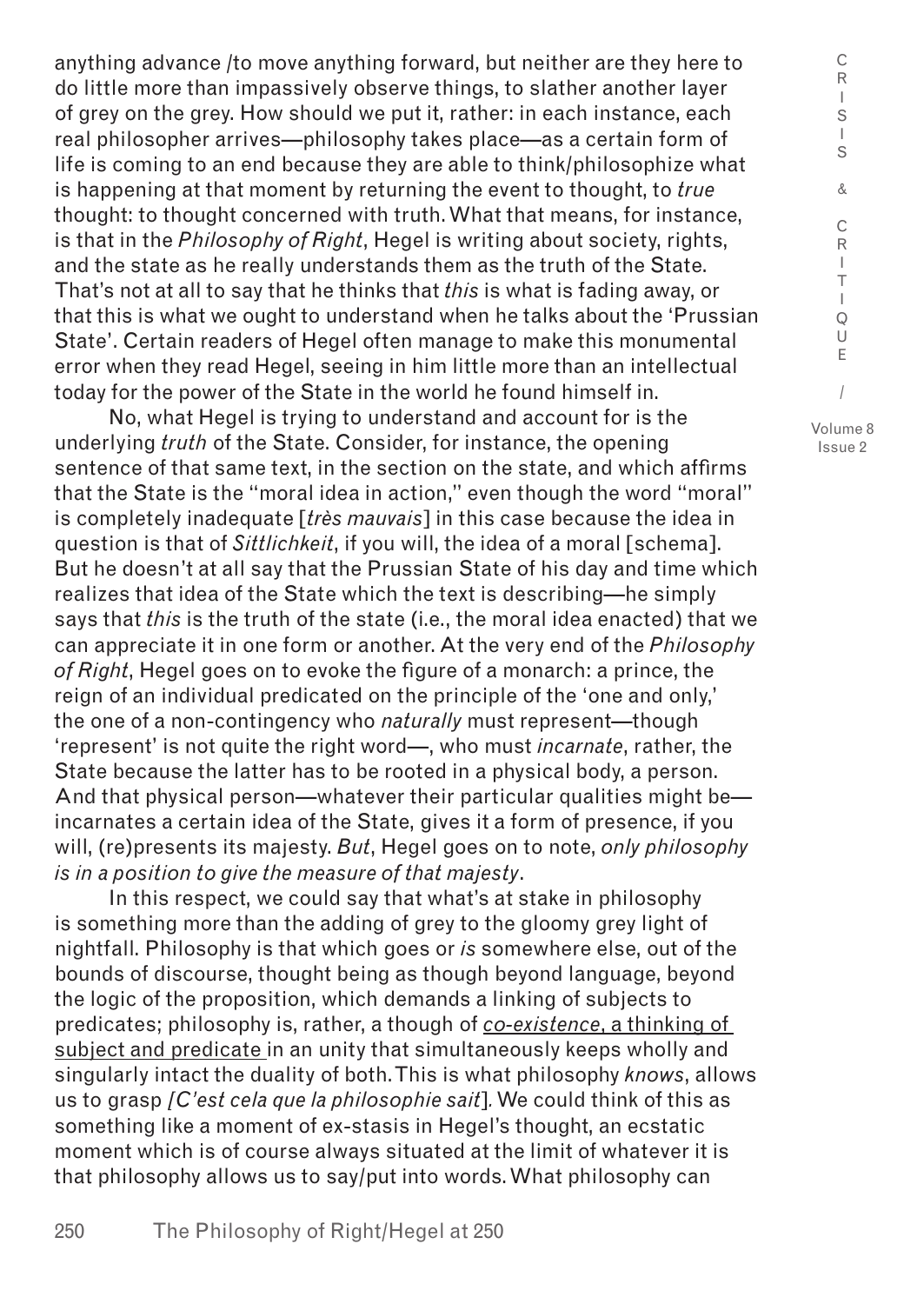say is, of course, limited to the sayable, to what can be said and spelled out, written and pronounced, and *this*, Hegel says, is what we can call 'the grey'. So, from this postulate, let us come back and look anew at this colour, this grey, this *lack* of colour.

Is this grey the greying of things as they expire, as they reach an end? The end of a form of life? Of an era, *une fin d'époque* ? Is this grey both the grey of a civilisation ending, fading away, as well as the faint greying of print in the pages of a book? Does this grey have *a* meaning [*une signification*], or not ? Of course it does – what this grey signals/ signifies is extremely important, as it happens.

In Hegel's *Encyclopedia*, grey is the initial form taken on by the mixing [*la conjonction*] of light with shadow—a simple enough combination, if you will, but one that is not, and this should interest us, a *dialectical* one. That is to say, in the grey there are not two entities conjoined in a third which, at the same time, allows them to remain distinct in and of themselves, to subsist in their specificity [*subsister pour elles-mêmes*]. By grey, we might initially understand a kind of discoloration, a fading of distinctive colouring, even if, as we well know, grey is also a colour in its own right, one in which we can detect and appreciate all manner of varieties and nuances. But that's another question—Hegel, in any case, doesn't *seem* too interested in thinking (through) the different nuances of grey one might encounter. Consequently, grey signifies [a] lack of colour. And lack of colour is something we will indeed run into in Hegel's *Aesthetics*: we find it throughout the introduction, as the characteristic mark or tint of the present—that same present which he will *not* qualify as aging or greying in the introduction to the *Aesthetics*—as well as of the time of abstraction, of reflection, and thus indeed, of philosophy. Abstraction and reflection need to be to be taken in this context however, as a manner or mode of observing, of thinking, the world and thus of reducing the world to a universal that is more or less monochromatic, more or less *grey* (although Hegel doesn't use the term at this point in the introduction).

So what role, then, is being played by this discoloration<sup>2</sup> in the introduction to the *Aesthetics*? This fading of a present that is also a time in which we seem to know everything, in which everything comes back or down to a certain knowledge formation or discourse [*ce présent comme un temps où en effet on sait tout, où tout se rapporte à du savoir*] but in which, at the same time, we seem to be losing something that has to do with (a form of) life: liveliness, an aliveness [*quelque chose de la vie: du vif, du vivant*]. This is why Hegel goes on to claim in the same text that our age, our time, no longer lends itself to the practice of art [*n'est pas propre à la pratique de l'art*]. And here we have stumbled upon a second error when it comes to reading Hegel, a second kind of misreading that we encounter

2 *déploration*? *décoloration*? The audio here is difficult to discern – ELM/RSC.

Issue 2

C R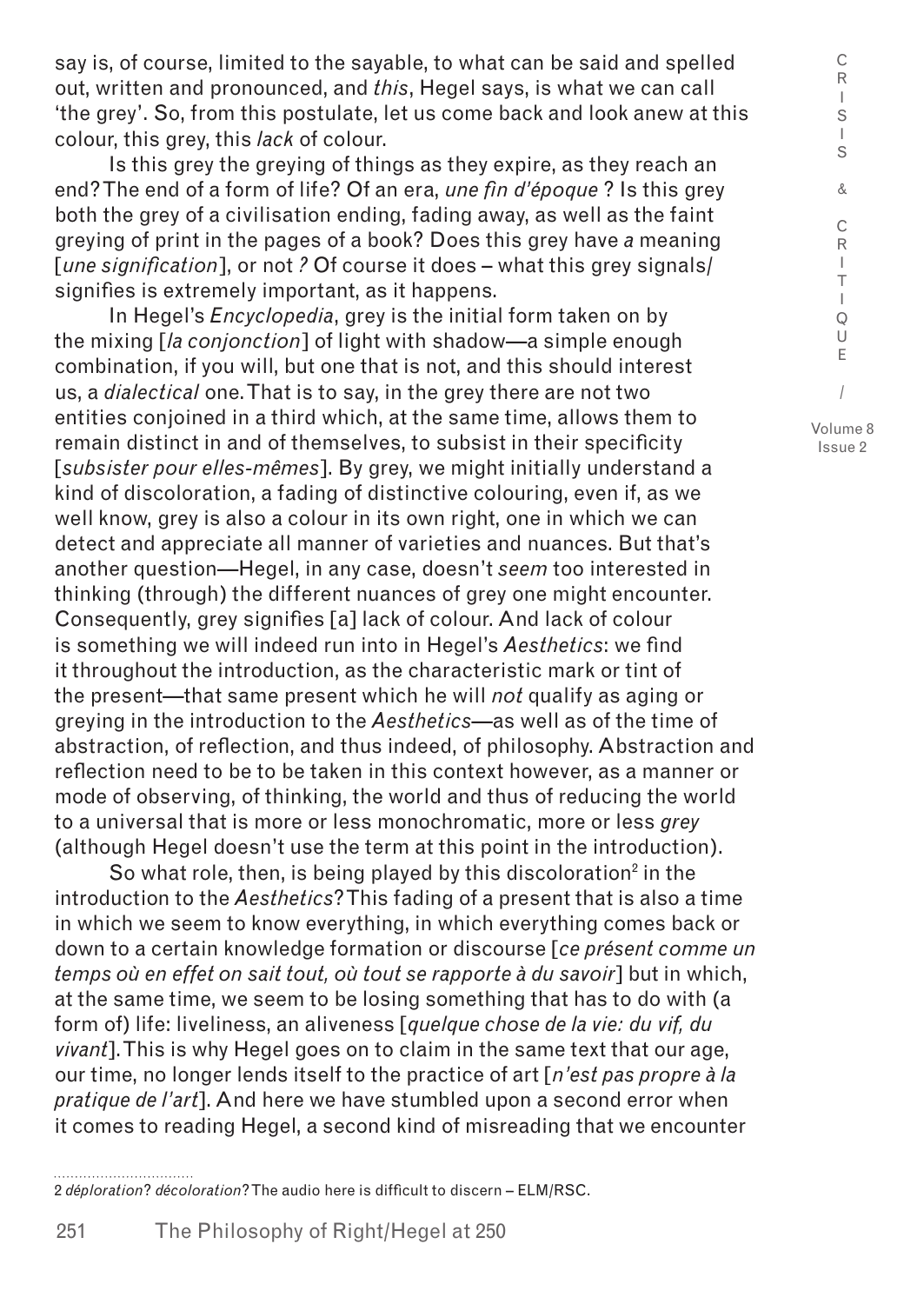far too frequently [in scholarship on his thought]: namely, that misreading which consists in thinking that he claims in the *Aesthetics* that art is finished, that art has come to an end, is no longer possible. He doesn't say anything of the sort. [*On pense que Hegel a dit que l'art est fini—pas du tout!*] Yes, admittedly, he says that we've arrived at a period in history in which our relation to truth requires or demands something other than artistic representation. But at the same time—of course we can always say that the question is a complex one, that the knot is a difficult one to cut given how sinuously it weaves in and out of several sites and layers in Hegel's thought—but at the same time, artistic *presentation*, that is to say, sensuous presentation [*la présentation sensible*], is a form/mode of presentation which, for Hegel is *absolutely necessary*. We can go even further: artistic presentation *qua* sensuous presentation is what makes/ constitutes colour [*Elle est, justement, ce qui fait la couleur*]: recall that, in the *Encyclopedia*, Hegel states that color is exactly akin to what he calls the concept. [...]<sup>3</sup> Colour is the concept, but, again, concept needs to be grasped as the copresence of two entities which do not disappear in a third, but which form an unity while remaining distinctly dual [*qui forme une unité tout en restant une dualité*]. What we're talking about is Hegelian thought at is most fundamental level: which is to say, a dialectical thought, a thought of relations/relationality [*au fond, c'est la pensée viscérale de Hegel: c'est la dialectique et les liens*]. To take yet another well-known example, think of the Hegelian notion of Spirit—far from recoiling in horror when faced with death, Spirit stares it in the face, enters into it even. Life *and* death, together; life *as death* [*la vie e[s]t la mort*], that's the concept, that's the idea—or however we want to call it—for Hegel.

And so, far from claiming that "art is over," or "we no longer need art," from start to finish in the introduction to the *Aesthetics* Hegel *deplores*  the fact that we find ourselves in an age which is no longer compatible with artistic creation, which no longer lends itself to Art [*qui n'est plus propice à produire de l'art*]. Now, time doesn't permit us to comment at much longer length on this question, but if you're interested in pursuing it further, I refer you here to Jean-Pierre Lefebvre's excellent [*French*] translation [*of Hegel's* Aesthetics], and especially to pages 17-18, though a bit further on in the same translation you'll find similar passages on what Hegel considers the possibility, or impossibility, of art and or artists 'today'.

So this [next] point is *extremely* important [*Donc, là, c'est extrêmement important*]. The important thing is that Hegel represents, I think, the first, truly the first, philosopher (not merely in modern history but indeed in all of the history of philosophy, with exceptions made for certain Stoics, Cynics and perhaps a few Epicureans who also felt as though they we're living in/through a time of loss, of disappearance, of

Issue 2

<sup>3</sup> A single word is inaudible after "le concept". It sounds like the French noun "lubie" (a caprice), but is perhaps *Begriff*?

C R I S I S & C R I T  $\mathbf{I}$ Q U E / Volume 8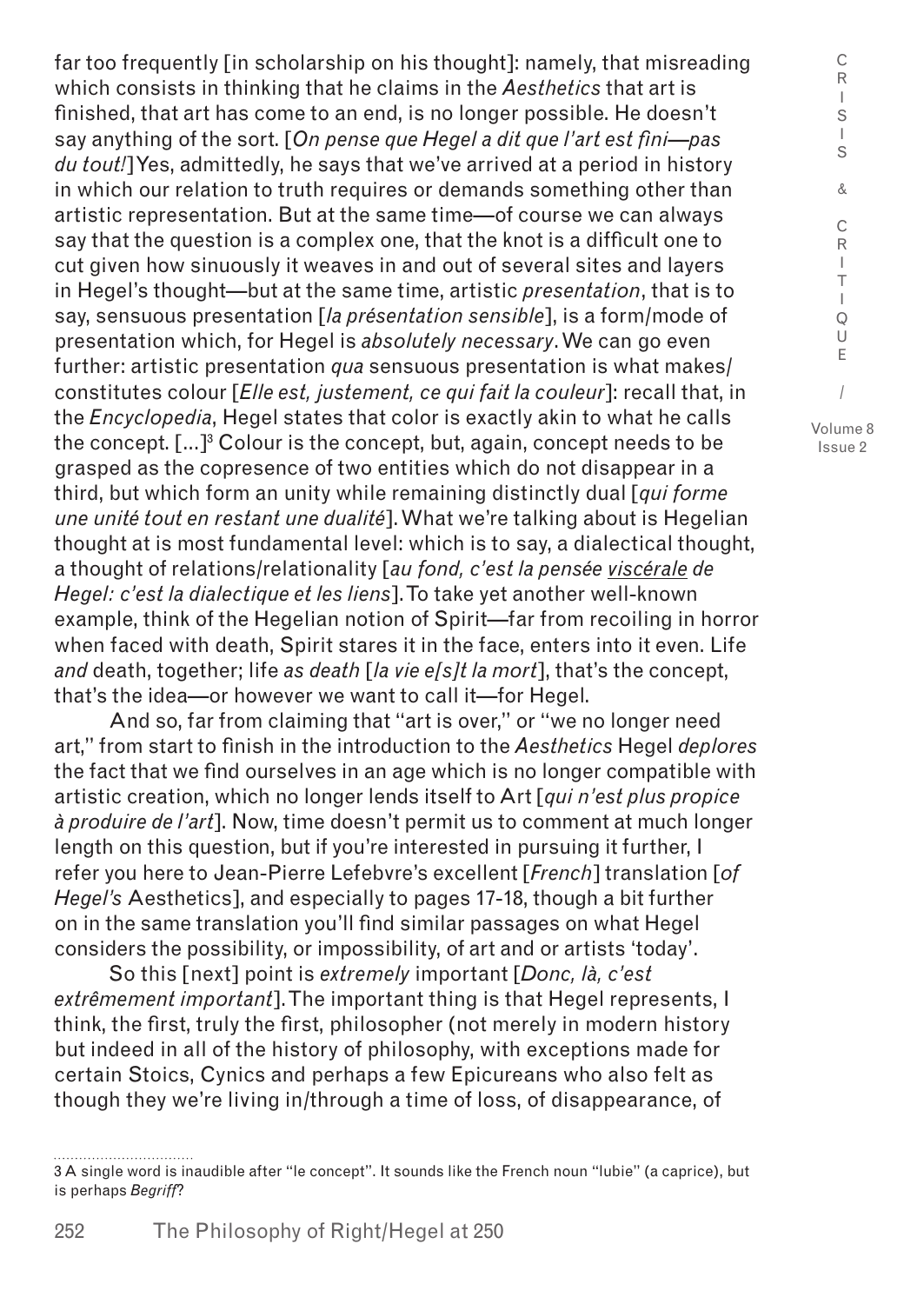fading [*de déperdition*), Hegel is, in any event, the first philosopher of modernity/amongst the moderns to tarry with [a] loss [*le premier en tous cas parmi les modernes qui pense une perte*]. What's at stake in the introduction to the *Aesthetics* is the loss of something. Something has been lost. Hegel grapples with a loss—a loss that takes place, discretely, gently, in the grey and greying of things [*une perte doucement dans la grisaille*], in the greyness of reflection/reflective thought alone, of abstraction. And how striking is it to note that, if today we find ourselves in the throes of a kind of profound unease (*mal-être*) vis-à-vis our civilisation, this is so precisely because we are no longer able to find in that civilization the possibility of appealing, as Hegel does, to a sensuous presentation of truth or meaning. Every problem we encounter today in art—but not solely with art, the same holds for the politics—stems obviously from this dilemma.

How far we seem to have strayed from the Hegelian idea of the State! Now, you might be tempted to exclaim, "Ah, but that's a *good*  thing; Hegel's State is totally idealist!" Nothing could be further from the truth. Nothing. If you look closely at what Hegel says, the idea of the State, *as well as* the idea of Art, is above all the idea of something that is *not* an idea [*c'est l'idée—c'est l'idée d'abord de quelque chose qui n'est* pas *une idée*]. It's the idea of a *reality*: a material [*sensible*], effective reality, present in/to experience. And so I believe Hegel may have been the first to grasp what, a century after his death, Husserl will call the crisis of European philosophy, and sciences, in general. Just as Heidegger will do, in his way, in the aftermath of Husserl (*dans le prolongement de Husserl*), or, in a very different manner, Wittgenstein and, in an even more different manner, Freud: each of these figures were thinkers not only of crisis, but of a sort of loss. Loss of self, loss of (a kind of) civilization. Each were thinkers, in other words, of the end of a form of life. Thus if Hegel insists on telling us anything, I believe it is above all the following: where we find ourselves is in the twilight, in the fading light, of a form of life. Now, this doesn't mean that another, different, form of life cannot or will not arise to replace it, but simply that we cannot say anything about what might be to come; neither philosophy nor any other discourse for that matter can predict what comes next. To the degree possible, then, our task is to remain within/remain rooted in the thought [the way of thinking] which, indeed, produces relation to the possibility of sense, relation as the possibility of meaning. A thought that makes possible, in other words, the sensuous presentation of truth, our relation to truth, or even our relation to the sensuous, the material itself, to go back to the question of colour that we raised a moment ago [*Mais nous avons, autant que nous le pouvons, à rester dans la pensée…de ce qui fait justement que c'est par rapport à la possibilité du sens*. <sup>4</sup> *C'est-à-dire, de la présentation sensible* 

& C R I T I Q U E / Volume 8

Issue 2

C R I S I S

<sup>4</sup> A slight parataxis here in French makes the line of thought especially sinuous.